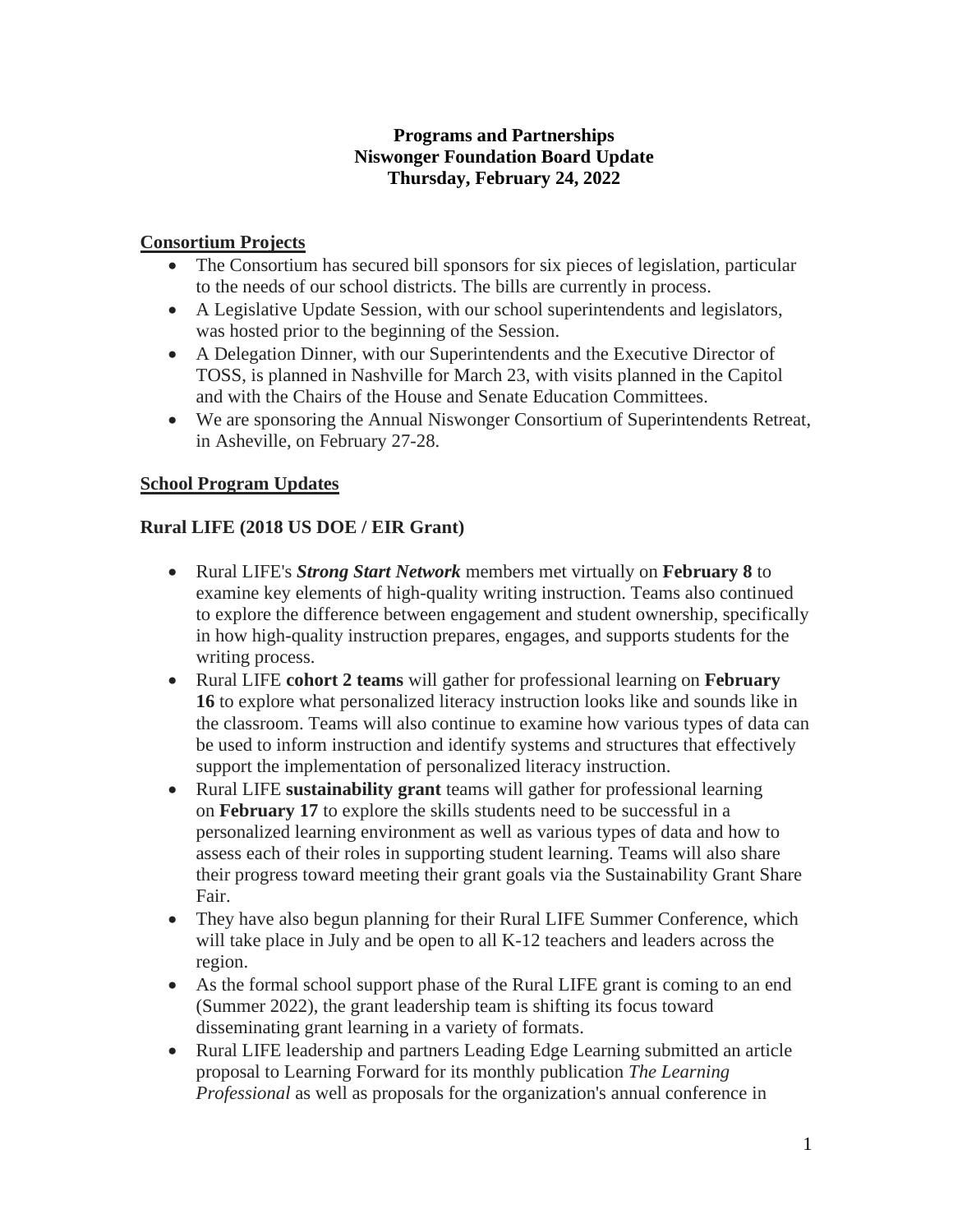December 2022. Similarly, the team will also submit a proposal for Austin Peay State University's Rural Education Conference in March, where the team presented last year.

• The Rural LIFE team will soon begin work crystalizing grant learning into *learning statements.* This process will include several interactive rounds of co-construction and eliciting feedback in articulating key grant learning, in partnership with Cohort 2, Sustainability Grant, and Strong Start Network members.

## **New Teacher Center Instructional Coaching project (2019 US DOE / EIR Partnership Grant)**

- From August through the end of October, Sherry Cockerham (Niswonger) Lead Math Coach) and Mindy Volk (Niswonger Lead ELA Coach) completed 9 In-Field Coaching Cycles (Pre-Observation, Observation, Post-Observation) with school and district coaches. From November to present they've increased that number to 23.
- In November, SCORE visited Jefferson County to meet with district leadership along with the Niswonger Team and observed In-Field Coaching with Lead Coaches. SCORE has committed to partnering with Niswonger DAC for sustainability.
- SCORE has pledged to match funds through year 5 of the grant for the New Teacher Center.
- At this point last year, 16% of coaches had attended all 5 forums that were offered. To date, 73% of coaches have attended all 5 forums that have been offered. Of those who don't have perfect attendance, the majority have only missed one forum.
- February/March- Education Resource Strategies has partnered with New Teacher Center to offer their services to the treatment schools and districts participating in our grant. ERS has helped schools and systems use resources to identify more opportunities in their budgets that will give students greater outcomes. They provide their expertise and create a local network that will help our schools/districts navigate the challenges and opportunities of ESSER investments.

# **STEM.LD (2020 US DOE / EIR Grant)**

District and School Participation

- 17 Districts (New districts included to increase number of schools: Anderson County, Union County, Oneida Special School District, Grainger County, and Claiborne County)
- Cohort 1: 12 high schools, 14 middle schools (treatment), 14 middle schools (control)
- Cohort 2: 8 high schools, 6 middle schools (treatment), 6 middle schools (control)
- 40 schools currently receiving treatment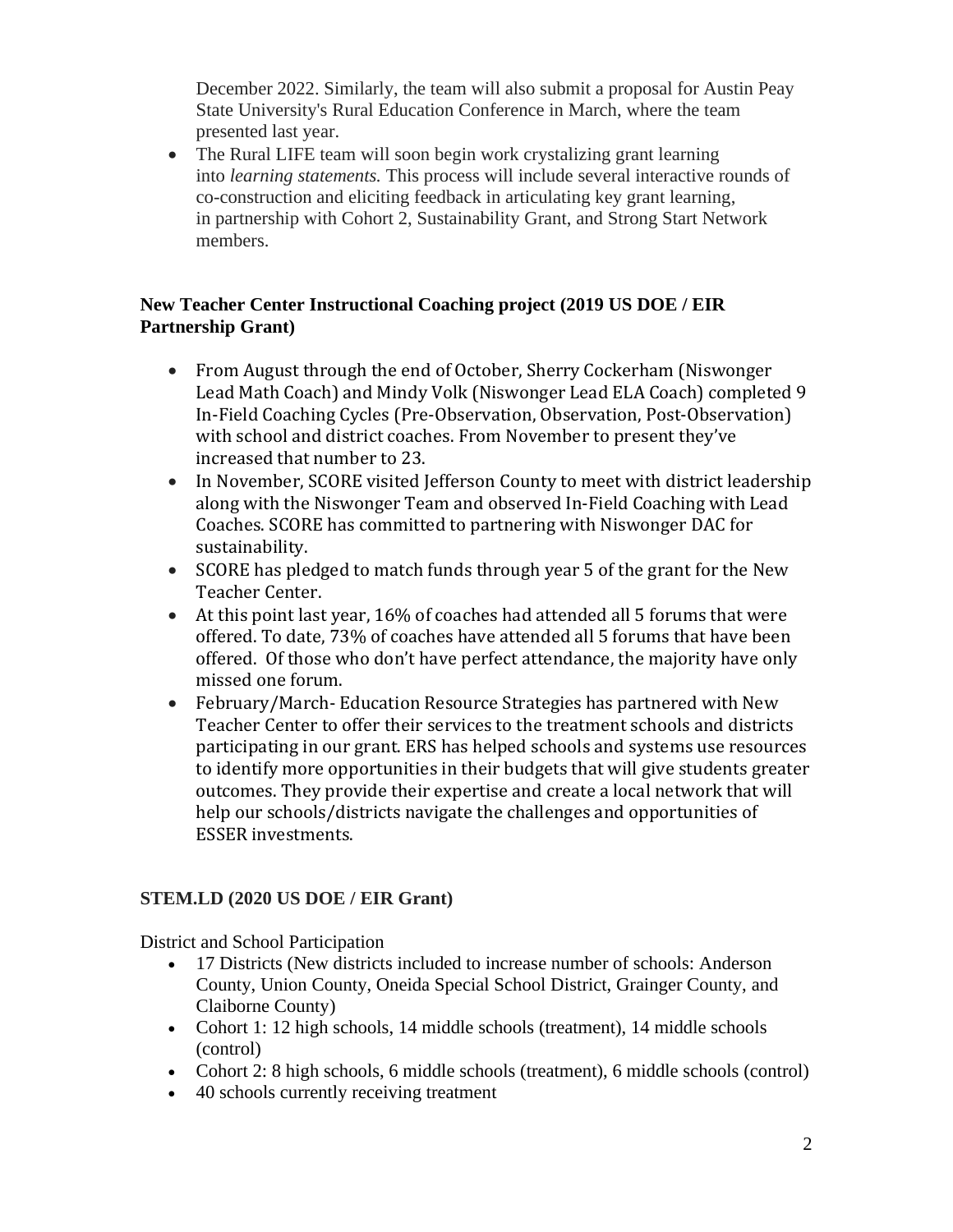• By the end of the grant 60 schools will have been served.

Cohort 1 Update

- 98% overall completion of orientation training
- Monthly meetings with school representatives to prepare to extend existing partnerships and establish new partnerships working toward 80% teacher engagement
- Developing strategies to increase student participation in out-of-school-time activities

Cohort 2 Update

- 13/14 onboarding meetings complete with the final onboarding meeting scheduled for February 23, 2022
- Onboarded schools have solid plans to complete orientation training in spring; administrators have held June training dates on their calendars, and plans are in place for thoughtful partnership selection.

**Partners** 

- Showcases scheduled for February; each partner will conduct a half-hour virtual presentation on their program. Live presentations will be recorded for those who cannot attend. Schools are encouraging teachers to attend presentations to increase engagement.
- Four-day science training held at Tusculum University for four middle schools; 23 teachers and coaches received training
- "If I Had a Hammer" build will take place on WSCC Greeneville campus March 9, 2022
- Robot Drone League Competition will take place on ETSU's campus March 12, 2022

Other Updates

- Dr. Ramona Williams has joined the team. Her focus will be on transition to postsecondary and early post-secondary opportunities.
- We have established a public-facing calendar on our website to promote STEM events and activities.

# P**roject On-Track (2021 Care Foundation of America Grant)**

Niswonger Foundation's "Project On-Track" is a literacy tutoring program for students in grades K-3 whose learning has been significantly impacted by the loss of instructional time over the past 18 months. There are 31 fourth-grade students in the program based on their significant struggles in reading.

• As of February 10, there are 54 operational tutoring sites in 17 school districts. The sites are serving over 1480 students in grades K-4. Washington County Schools added three new sites in January: Lamar School, South Central School, and West View School.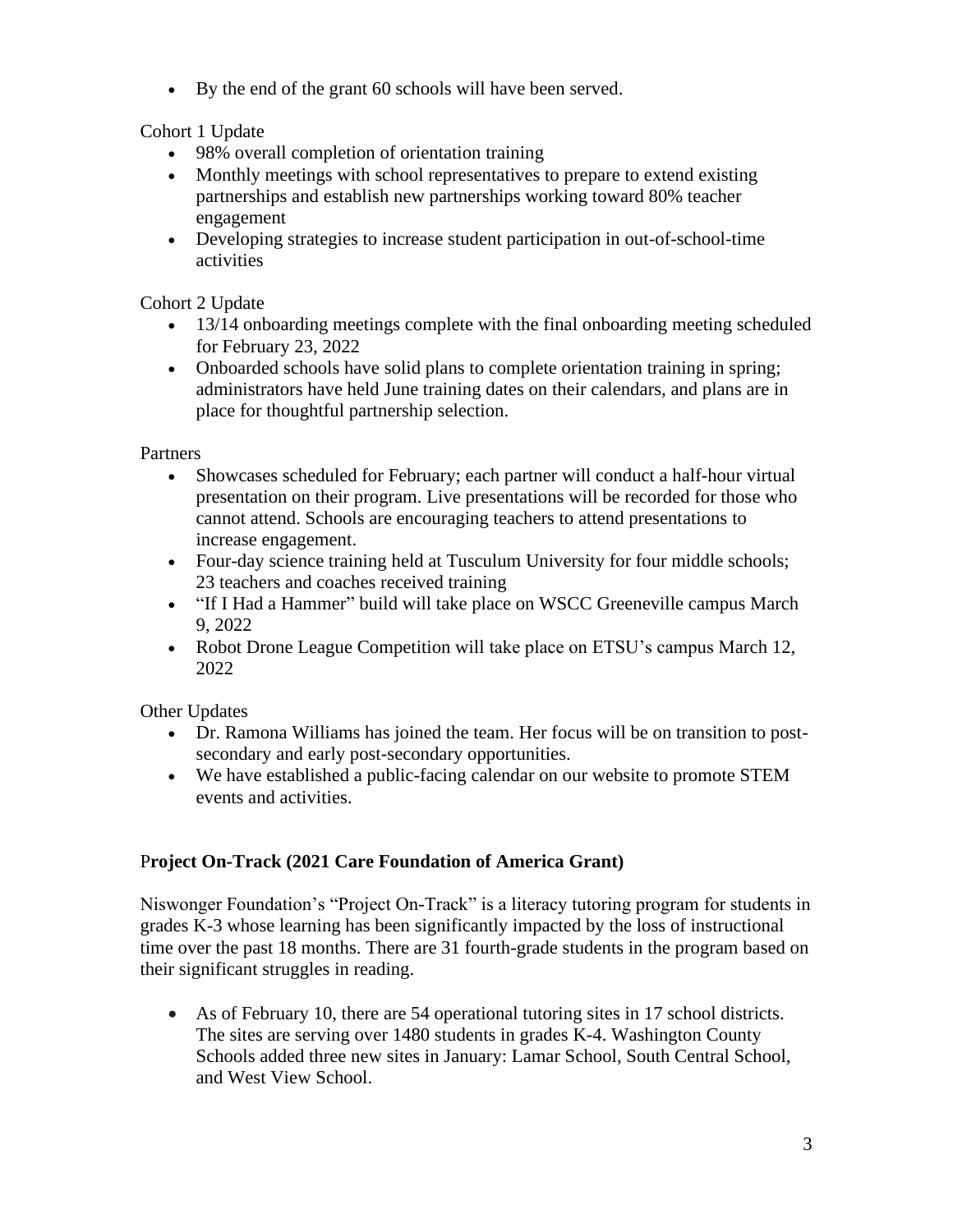- A meeting was held on January 19 with representatives from East Tennessee State University, Milligan University, and Tusculum University to discuss the feasibility of recruiting university students to serve as tutors beginning this summer. Interested students will complete an interest survey for placement and receive training in May.
- The Fall, 2021 Results Report has been published and communicated to school district partners, SRI, The Care Foundation of America, and Ballad Health. The report includes an analysis of students' testing results from the beginning of year to mid-year. Every district's mid-year scores improved from their beginning of year scores in all grade levels. The chart, below, shows that every grade level in our project made academic gains from the Beginning of Year Assessment to the Mid-Year Assessment.



- District partners have been contacted regarding the development of a new Memorandum of Understanding for the 2022-2023 school year. Individual district meetings will be held beginning in March.
- We will pursue additional funding for Project On-Track through the TN Dept. of Education's Community Grant program. Details regarding the application process should be released in the coming days.

## **NiswongerCARE College and Career Advising (2021 Tennessee Department of Education Grant)**

- Advisors have been assisting seniors in completing the FAFSA since the application opened on October 1, 2021. Current submission rate is 67.7% compared to the state rate of 60.4%. Advisors will continue to prioritize FAFSA submissions in order to ensure that students meet the March 1, 2022 deadline to maintain TN Promise eligibility.
- TN Promise applications submitted by the November 1, 2021 deadline totaled 5,668 (94%) compared to 89% of last year's seniors.
- Advisors have held 4,766 individual college and career planning meetings with students and 441 group presentations reaching 10,580 students.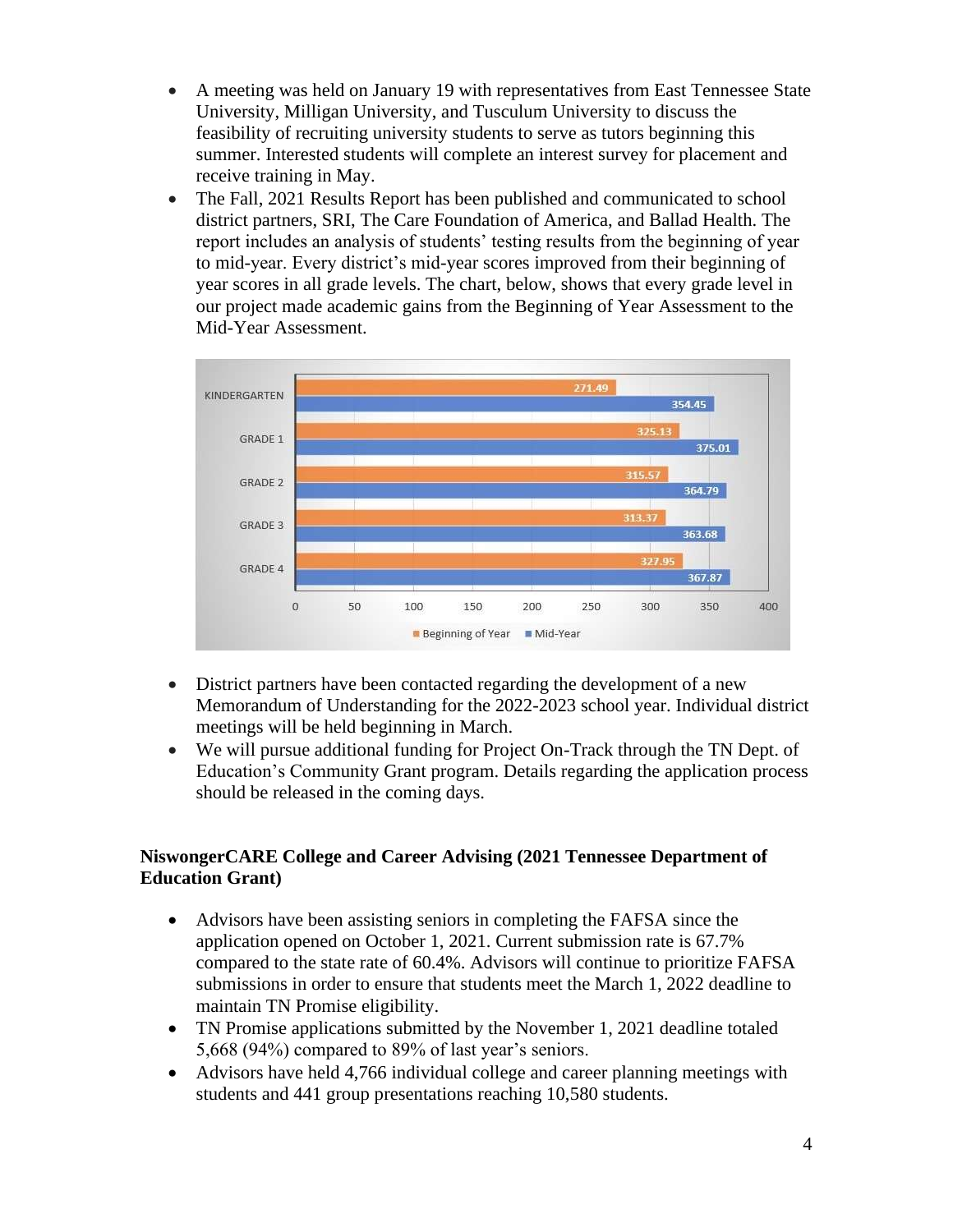- Signal Vine text messaging platform is being utilized for messaging students, and Advisors have sent 22,742 "nudges" to students to remind them of upcoming deadlines and missing tasks.
- Mid-year written evaluations for each Advisor have been completed, and meetings have been held with their supervising director to review performance feedback.
- Planning is underway for the 2022 Summer Melt program with student intakes beginning in March.
- NiswongerCARE has been selected to partner with REL AP on the Career/College Readiness contract they received from SRI International.
- NiswongerCARE has also been selected as a partner with Walters State Community College on the grant they received from Educational Trust. The grant will focus on post-secondary outreach.

# **Niswonger Online (Funded by Niswonger Consortium of School Districts)**

- All online spring courses, General Education and AP Access for All (APAA), will close May 13.
- Currently, there are 1400 enrollments in Niswonger Online Gen Ed Courses. This enrollment number includes Spring 2022 semester courses and year-long courses.
- We have been supporting students, parents, teachers, and school staff as they learn to use our technology: both the Student Information System and Learning Management System.
- We currently have 56 Gen Ed teachers; 14 new teachers were hired for Fall 2022; 5 additional new teachers were hired for Spring 2022.
- Enrollment for Summer and Fall 2022 opens March 1.
- Updated Spanish I curriculum was launched for Fall 2021. A new Spanish II course is being used for Spring 2022. Both were created by a Niswonger Online teacher. A small group of Spanish teachers will meet in June to review feedback on these courses and make any necessary changes to prepare for the 2022-23 school year. Spanish courses continue to have our highest number of enrollments.
- We have partnered with two new schools thanks to STEM.LD. We are offering Geometry and Algebra I to 8th grade students. We look forward to learning from these partnerships to be able to serve even more STEM.LD participants in Fall 2022.
- Our partnerships with virtual academies such as Collierville Virtual Academy and Jefferson County Virtual Academy have been very successful. Both schools will continue to partner with Niswonger Online for the 2022-23 school year.
- NiswongerOnline.com is continuously being updated with semester dates and information, our course catalog, and program partnerships.

#### **AP Access for All (2021 Tennessee Department of Education Partnership Contract)**

• Currently, 111 school systems are fully on-board with AP Access for All  $\sim 86\%$ of all public, K-12, systems.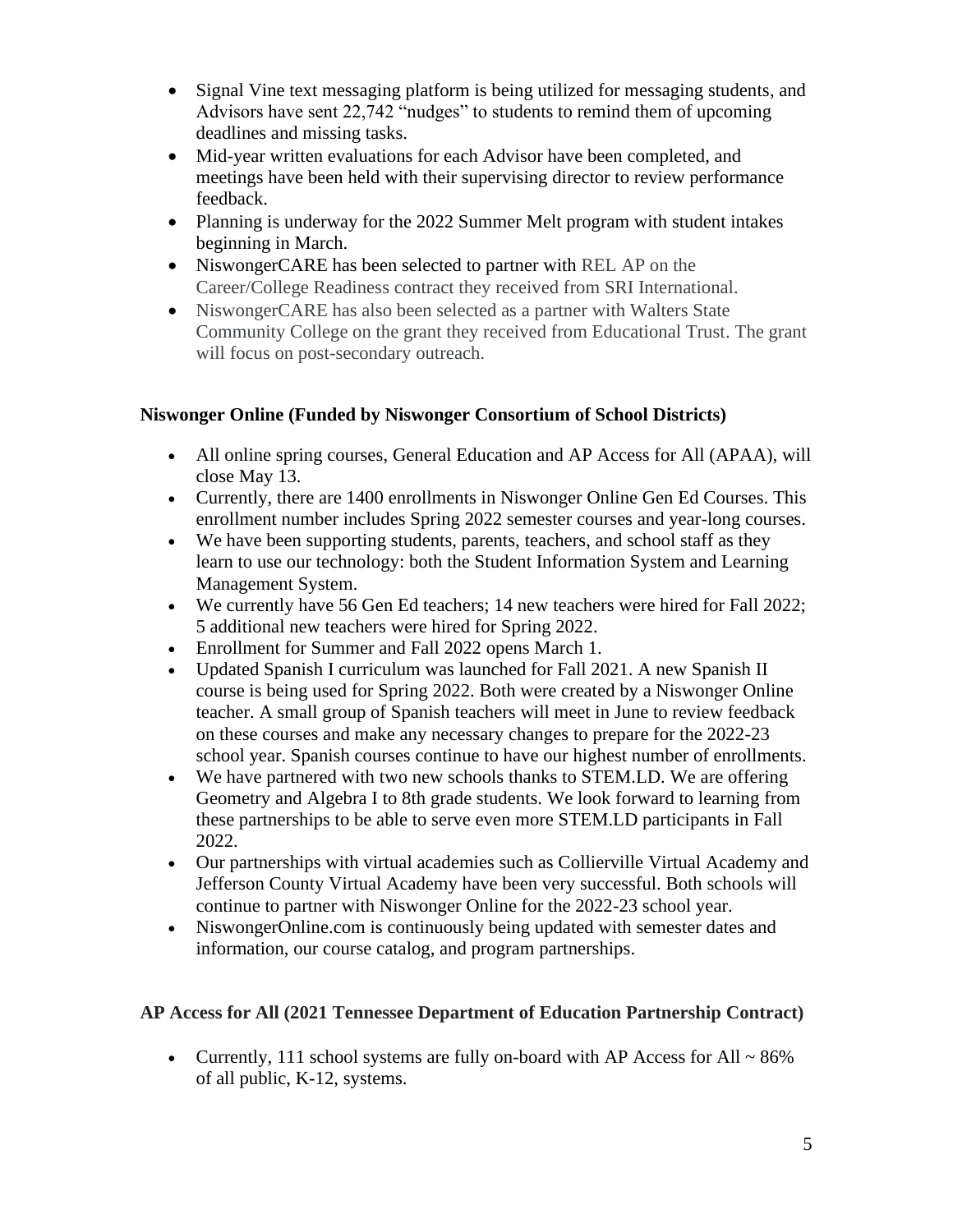- 29 of these systems are in At-Risk or Distressed Counties (representing 81% of all AR/Dis Counties).
- 45 of these systems are rural representing 85% of all rural area in Tennessee.
- Our second data report (the APAA Impact Report) will be shared statewide in March.
- Total APAA enrollment for this school year 1746. This is below our goal of 2,000 but only because we could not find all the teachers needed in AP Psychology, AP Art History, and AP Computer Science. Almost 200 students who wanted an AP course with us could not be seated due to these teacher shortages. We are hopeful that this will not be an issue next year after training teachers through APSI this summer.
- AP Cohort
	- o Angela Taylor has been leading monthly AP Cohort meetings that assist AP teachers with enriched materials and methods of instruction. The next session will include pointers regarding how to recruit students for AP classes.
- New courses being offered
	- o AP Spanish is currently being developed for Fall 2022.
	- o We are also anticipating developing AP Physics and AP French for fall 2022.
- AP Review Board
	- o Each of our 16 courses will be assigned a team of 3 to be on the AP Review Board.
	- o The team will go through the course with a grading/review rubric to assess quality and provide feedback.
	- o Rubrics will be reviewed closely and edits/updates will be made before the fall 2022 school year.
	- o APAA hired a total of 98 teachers for this school year to serve our students.
	- o 160 teachers completed online training to become a Niswonger Online teacher.
	- o To prepare for next school year we will have to hire approximately 100 more teachers. Promotion and training for these hires will begin late April/early May.
- Free AP Training for Teachers
	- o Over 700 teachers have been approved for a seat at a virtual APSI training for this June and July.
	- o Teachers are signing up now through our partnering universities, UTC and Rice University.
	- o When teachers respond that they are no longer able to do the training we offer the seat to another teacher. We will continue to do this until all seats are filled.
- Regional Relationship Specialist (RRS)
	- o The second performance reviews are being held now and through next week. These reviews focus on the goals of each Specialist for their region and assisting them with appropriate next steps.
	- o After performance reviews, RRS will begin to travel to schools to promote APAA for fall enrollment.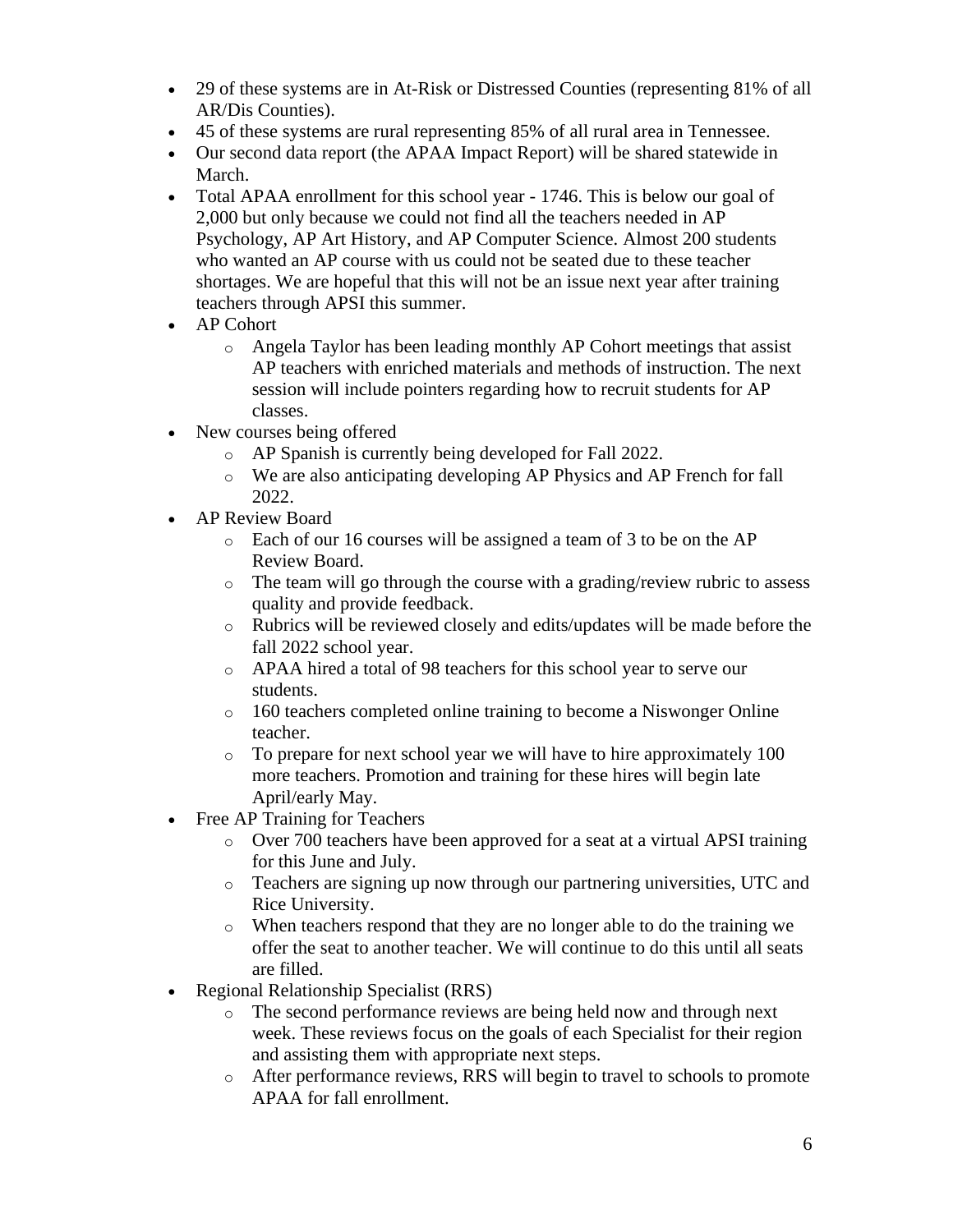- o RRS will visit all schools, especially focusing on one-on-one meetings with schools who are onboard but have not enrolled students or school systems that are not onboard.
- Mini-Grants
	- o APAA will begin offering \$500 mini-grants to AP teachers across the state. The competitive grant application will open in March.
- Marketing and Media
	- o CRISP is working to develop our following on social media platforms and sharing pertinent information with all stakeholders throughout the state.
		- Please follow us and share: Website- [tnapaccessforall.org](http://tnapaccessforall.org/)
		- <https://www.facebook.com/apaccessforall>
		- <https://twitter.com/apaccessforall>
		- <https://www.instagram.com/apaccessforall/>
	- o Interviews have been completed for WCYB, PBS, and local Knoxville stations. The next interview will be on Feb 22 with a Memphis morning show.
	- o New APAA Swag has been ordered and is being sent to RRS for students and liaisons.
	- o Flyers focusing on enrollment for next year have been developed and are being shared across the state.
	- o Flyers that focus on *AP+DE (dual enrollment) = Success* have been developed and are being shared across the state. We will continue to share this mindset with all high schools, and all colleges and universities. We want the AP program and the DE program to be seen as partners that work together to help students. Not as competitors.
	- o Flyers to be given to 8th grade counselors are being created. These focus on AP courses that can work for 9th graders' schedules.
	- o A banner and table runner have been developed to take to conferences and seminars.
	- o CRISP and Wendi work on continual modifications and updates of the website to make sure all information is pertinent and easily accessible.
- Conferences/Travel:
	- o AP leadership is setting our first face-to-face meeting with all Regional Relationship Specialists to take place in Franklin TN the first week of April.
	- o Due to COVID, there were no conferences this first year of the grant. The APAA team will be making up for that in the second year and are already planning on attending five conferences. We are sending in proposals to present to at least three of these. We will update as proposals are accepted and plans are finalized.

## **Comprehensive Educational Resources (Funded by Niswonger Consortium of School Districts)**

• The goals for new teacher resource materials have now been met for this year. Currently, 93% of teams have 1 material per standard and 72% of teams have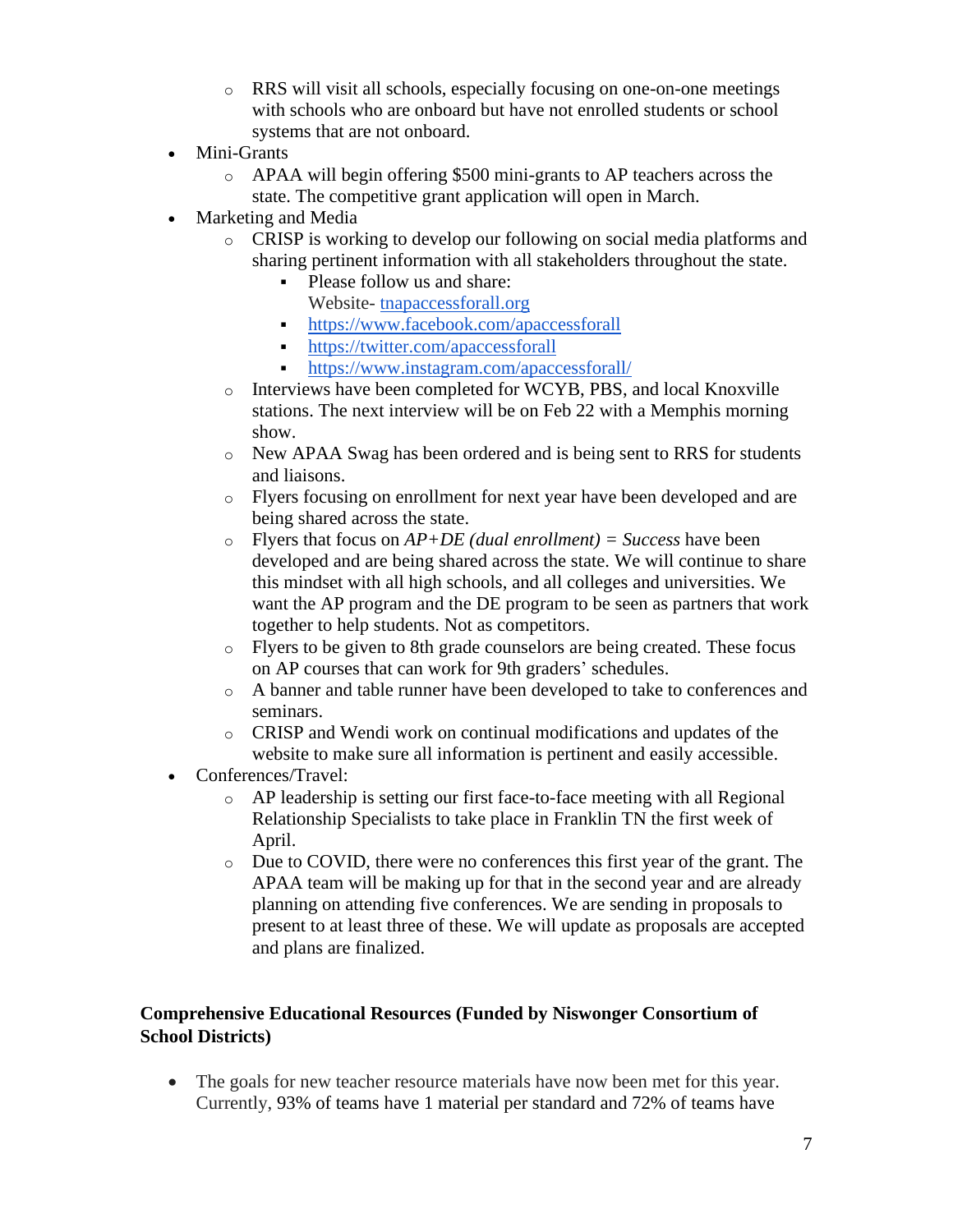more than 1 material per standard. These quality materials are accessible for all teachers to assist in improving the quality of classroom instruction.

- Twenty-seven school districts are now participating in CER. Twenty-five out of 27 districts are using a common system of data benchmarking – CASE. Twenty of these systems have agreed to share their benchmark data in an effort to improve classroom instruction.
- The next benchmark data will be available in early April.
- We are creating and/or revising pacing guides for the 22-23 school year. Pacing guides will be finalized by mid-March.
- A teacher satisfaction survey will be conducted in April.

# **CareerConnect**

- The graduating Explorers Class of 2022 is in the final stages of post-secondary planning. Students are finalizing their FAFSA and creating pathways based on their respective career choices (will have more accurate data once we approach the end of the school year).
- The classes of 2023 and 2024 are going through their regular monthly meetings in person and online (for students who remained virtual or are in quarantine due to COVID). The Explorers are gearing up for their summer experiences.
- Plans for an in-person summer experience are underway. Currently reaching out to industry partners for student internships and site visits during summer experience. Rising senior camp will be from June 6 - 17 and rising junior camp will be from July 11 - 22, both are being held at Greene Technology Center. Also exploring options for additional Saturday activities throughout the summer.
- Recruitment for the class of 2025 will begin shortly. Currently working with school liaisons to find days in March to come and recruit the next CareerConnect cohort.
- We are exploring expansion opportunities with Washington and Carter County School Systems, as well as connecting to local industry to build continued support for CareerConnect.

# **WE Track and Work Ethic Distinction**

- Work Ethic Distinction continues to grow, with one new Tennessee school district being added this spring (Fayette County). This brings the total to 133 participating high schools,
- Tennessee employers continue to be added to the site as contact information comes in. Over 200 employers support WED across the state,
- A new Virginia County (Amelia County) has been added, bringing the total of Virginia high schools to 9.
- HB 1840/SB 1776 is moving forward thanks to the work of Law Loving and Mike Krause. As introduced, students who fulfill the requirements of the Tennessee Work Ethic Distinction program will receive recognition as a *Tennessee Tri-Star Scholar.* Law will likely testify in favor of this bill at some